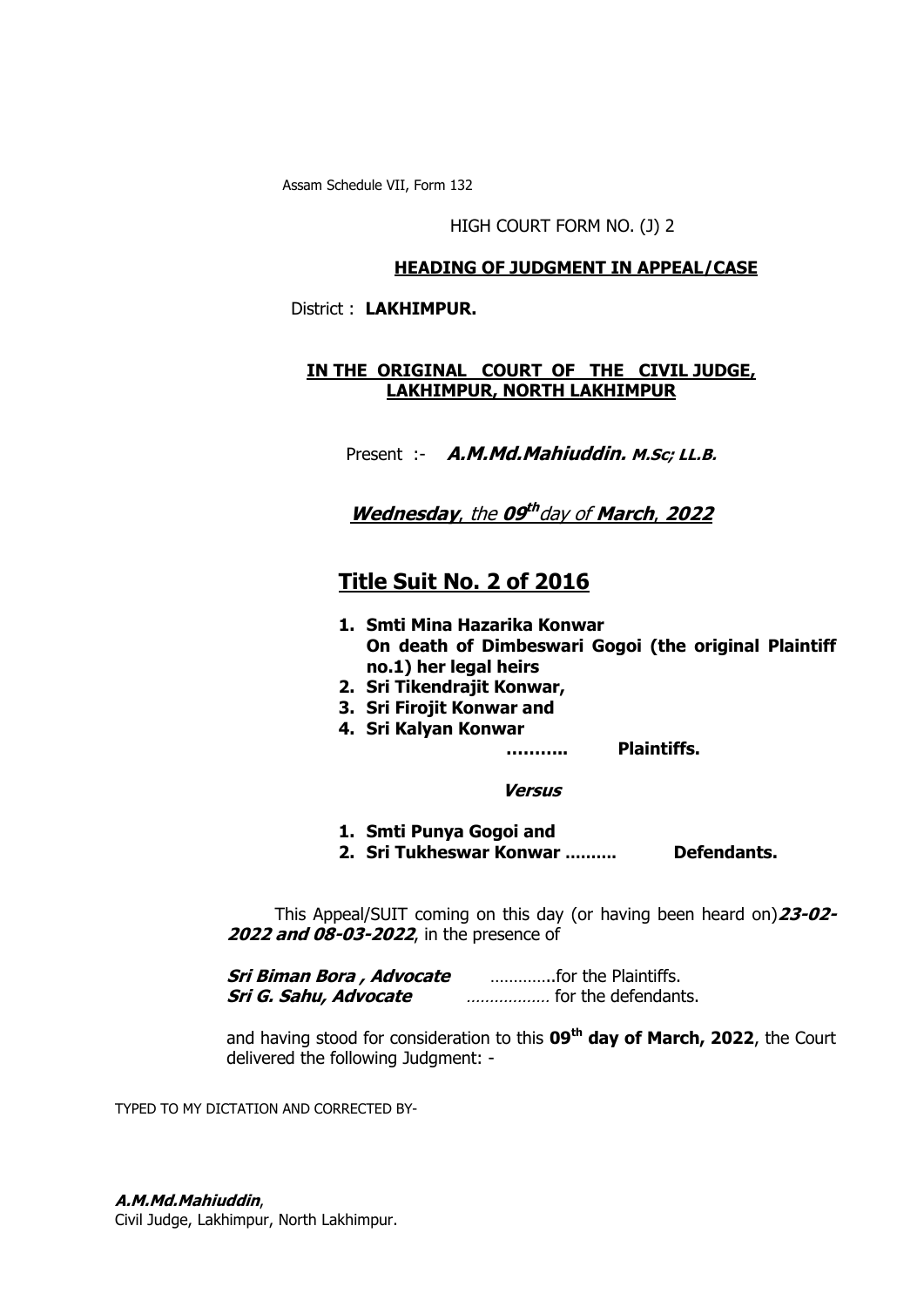# **J U D G M E N T**

**1.** This is a suit for partition of a land measuring 17 Bighas 2 Kathas 18.5 Luchas out of a total land measuring 35 Bighas and 17 Luchas covered by Dag no. 149,361,440,479,480,486,509,511,563,566,569 and 688 of P.P no. 23 of Sukulibhoria village under Nakari Mouza of Lakhimpur District (herein after referred as the suit land), originally filed by one Dimbeswari Gogoi (now deceased and represented by the plaintiffs no. 2, 3 and 4) and her daughter-in-law Smti Mina Hazarika (now plaintiff no.1) against the nephew of Dimbeswari Gogoi i.e defendant no.1 Punnya Gogoi and a stranger i.e defendant no.2 Tukheswar Konwar.

### **PLEADINGS OF PLAINTIFF SIDE**

**2.** After going through the original as well as amended plaint, it is found that the plaintiffs would plead that, the entire suit land of 35B-0K-17L was originally owned by two brothers namely Maheswar Ahom and Punaram Ahom. On the death of Maheswar Ahom, the name of his only son Lila Kanta Gogoi was mutated in the record of rights. Said Lila Kanta Gogoi died unmarried and intestate and accordingly, the name of his mother Gulapi Gogoi and sister Dimbeswari Gogoi (original plaintiff no.1) got mutated in his place. On the death of Gulapi Gogoi, Dimbeswari Gogoi became the only surviving share holder of late Maheswar Ahom. Likewise on the death of Punaram Ahom, his son Ghansyam Ahom became the share holder and got his name mutated

TYPED TO MY DICTATION AND CORRECTED BY-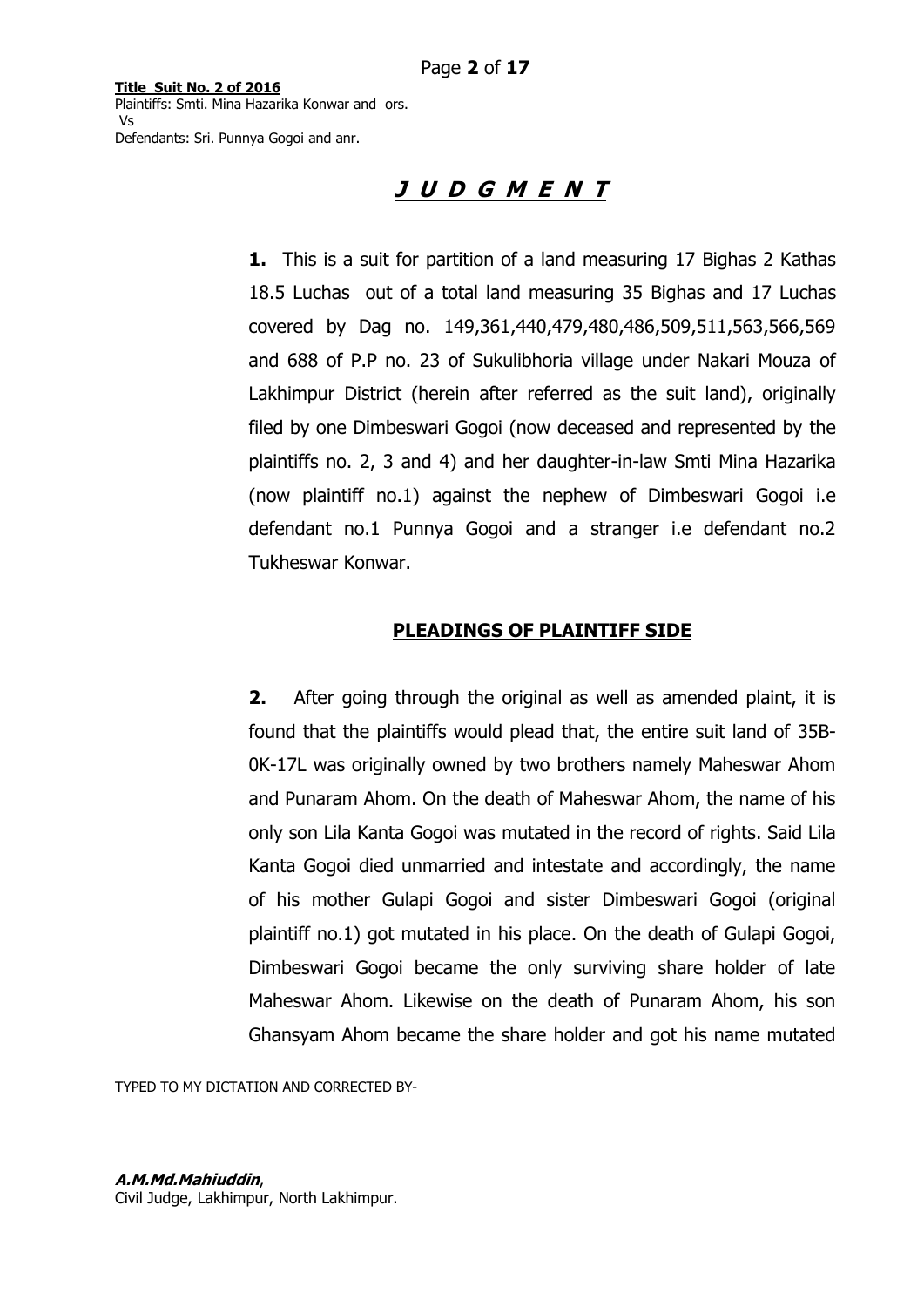> and on his death, the name of his son Punnya Gogoi (defendant no.1) got mutated in the record of right.

> **3.** The plaintiffs would also plead that Dimbeswari Gogoi had three sons namely Biswapati Konwar (the husband of plaintiff no.1 and father of plaintiff no. 2,3 and 4), Ananta Konwar and Bhaben Konwar. Bhaben Konwar died in the year 1986, Ananta Konwar died in the year 1989 and Biswapati Konwar died in the year 1995. As Dimbeswar Gogoi at the time of filing of the suit was old and ailing person, she appointed her daughter-in-law Mina Hazarika Konwar as her attorney vide registered power of attorney dated 25.02.2016 for conducting this suit and to adduce evidence. So, said Mina Hazarika was impleaded as plaintiff no.2 in the original plaint and on the death of Dimbeswari Gogoi on 23.03.2017, her surviving legal heirs i.e. the sons of late Biswapati Konwar i.e. Tikendrajit Konwar, Firojit Konwar and Kalyan Konwar were impleaded as plaintiff no.2, 3 and 4.

> **4.** The plaintiffs would further plead that after the death of Lila Kanta Gogoi, Dimbeswari Gogoi started to live with her mother Gulapi Gogoi and during that time, they permitted the defendant no.1 to cultivate in the suit land in exchange of its produce and the defendant no.1 continued to cultivate in that land and continued to give a share of the crop to Dimbeswari Gogoi and thereafter to her daughter-in-law Mina Hazarika (plaintiff no.1). In the year 2007, the plaintiffs could learn that defendant no.2 Tukheswar Konwar started constructing house in the suit land which comes in the share of the plaintiffs and accordingly, they went there to prevent the construction and at that time they

TYPED TO MY DICTATION AND CORRECTED BY-

#### **A.M.Md.Mahiuddin**,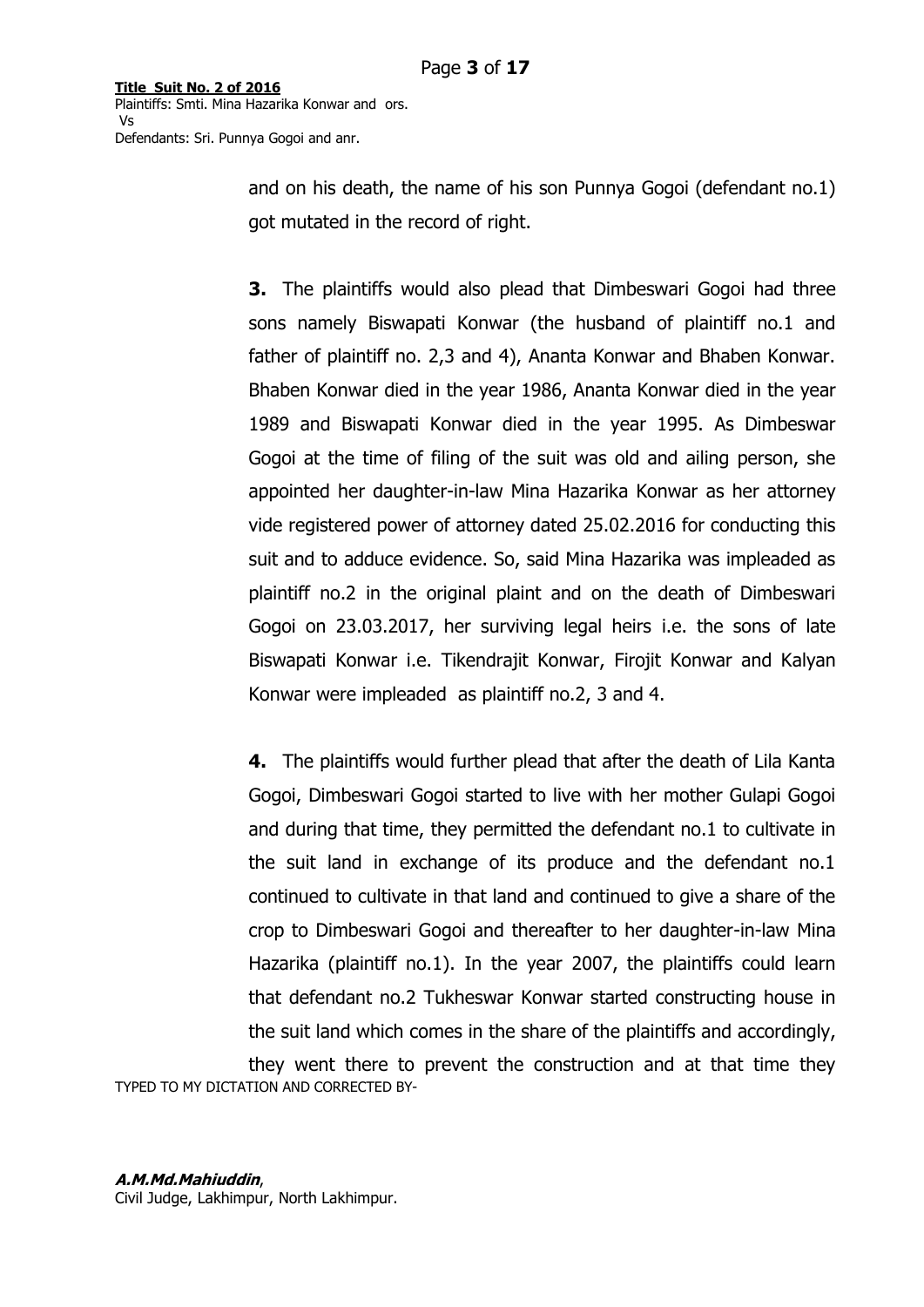**Title Suit No. 2 of 2016** Plaintiffs: Smti. Mina Hazarika Konwar and ors. Vs

Defendants: Sri. Punnya Gogoi and anr.

came to know that the defendant no.2 purchased the land covered by Dag no. 480 of Suit Patta. Since then, the defendant no.1 stopped giving Dimbeswari Gogoi her share of the crop and helped defendant no.2 in order to dispossess her from the suit land. Due to some household problems, though Dimbeswari Gogoi could not take immediate action however, in the year 2015 she filed partition case no. 49/2015 before the Circle Officer, Lakhimpur Revenue Circle seeking partition of her share in the suit land. But, the case was dismissed on 13.01.2016 as the Circle Officer did not find possession of Dimbeswari Gogoi over the suit land.

**5.** Accordingly, Dimbeswari Gogoi along with her attorney Mina Hazarika had filed this suit seeking declaration that she is entitled to half of the suit land to the share measuring 17B-2K-18.5L of land and to get the land partitioned in her favour. She further prayed for a decree declaring that the name of the defendant no.2 in the record of right should be cancelled and that he should be evicted from the suit land.

# **PLEADINGS OF THE DEFENDANT SIDE**

TYPED TO MY DICTATION AND CORRECTED BY-**6.** Summons was issued to the defendants and they contested the suit by filing their written statements wherein the defendant no.1 has filed his counter-claim. Upon perusal of the written statements and additional written statement of the defendants, it appears that the defendant no.1 would plead that he deny the claim of the plaintiffs categorically and specifically. The defendant no.1 pleaded that the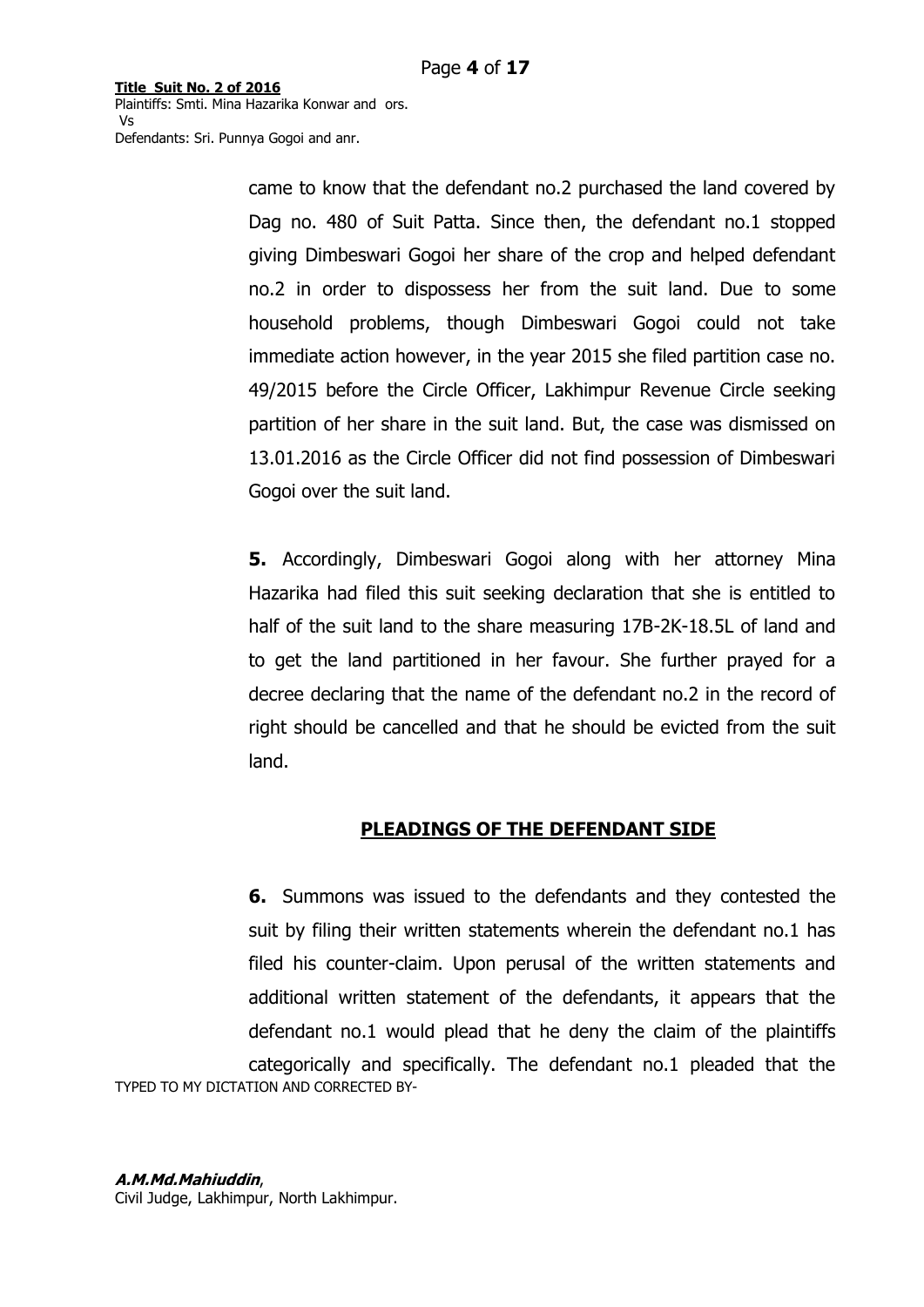> plaintiffs have no right, title or interest over the suit land and the mutation of the names of Lila Kanta Gogoi, Gulapi Gogoi and Dimbeswari Gogoi was irregular, illegal and liable to be cancelled.

> **7.** The defendant no.1 pleaded that actually Punaram Ahom @ Gogoi was the father of Maheswar Ahom @ Gogoi and not his brother. Punaram Ahom @ Gogoi had two sons Maheswar Ahom @ Gogoi and Ghanashyam Gogoi. The plaintiffs are the descendants and legal heirs of late Maheswar Gogoi and defendant no.1 is the son of late Ghanashyam Ahom @ Gogoi. The suit land comprising of 35B-0K-17L was the exclusive property of Ghanashyam Gogoi and after his death the defendant no.1 became its absolute owner. Therefore, the claim of the plaintiffs that the suit land originally belonging to Maheswar Ahom and Punaram Ahom is false and baseless and as such, the plaintiffs cannot inherit any right over the suit land and accordingly, they have no right to get partition over the same. The defendant no.1 prayed for declaring, in his counter-claim, that he being the son of Ghanashyam Gogoi, is the sole processor of the suit land having absolute right over it, that in view of adverse possession also he has the right to hold and continue possession over the same, that he has right, title and interest over the suit land, that the mutation of the name of original plaintiff no.1 (Dimbeswari Gogoi) in the record of right is illegal and liable to be cancelled and for permanent injunction against the plaintiffs.

TYPED TO MY DICTATION AND CORRECTED BY-**8.** From the pleadings of defendant no.2, it appears that he has completely denied the claim of the plaintiffs and pleaded that he has been wrongly arrayed in the suit as he neither dispossessed the

#### **A.M.Md.Mahiuddin**,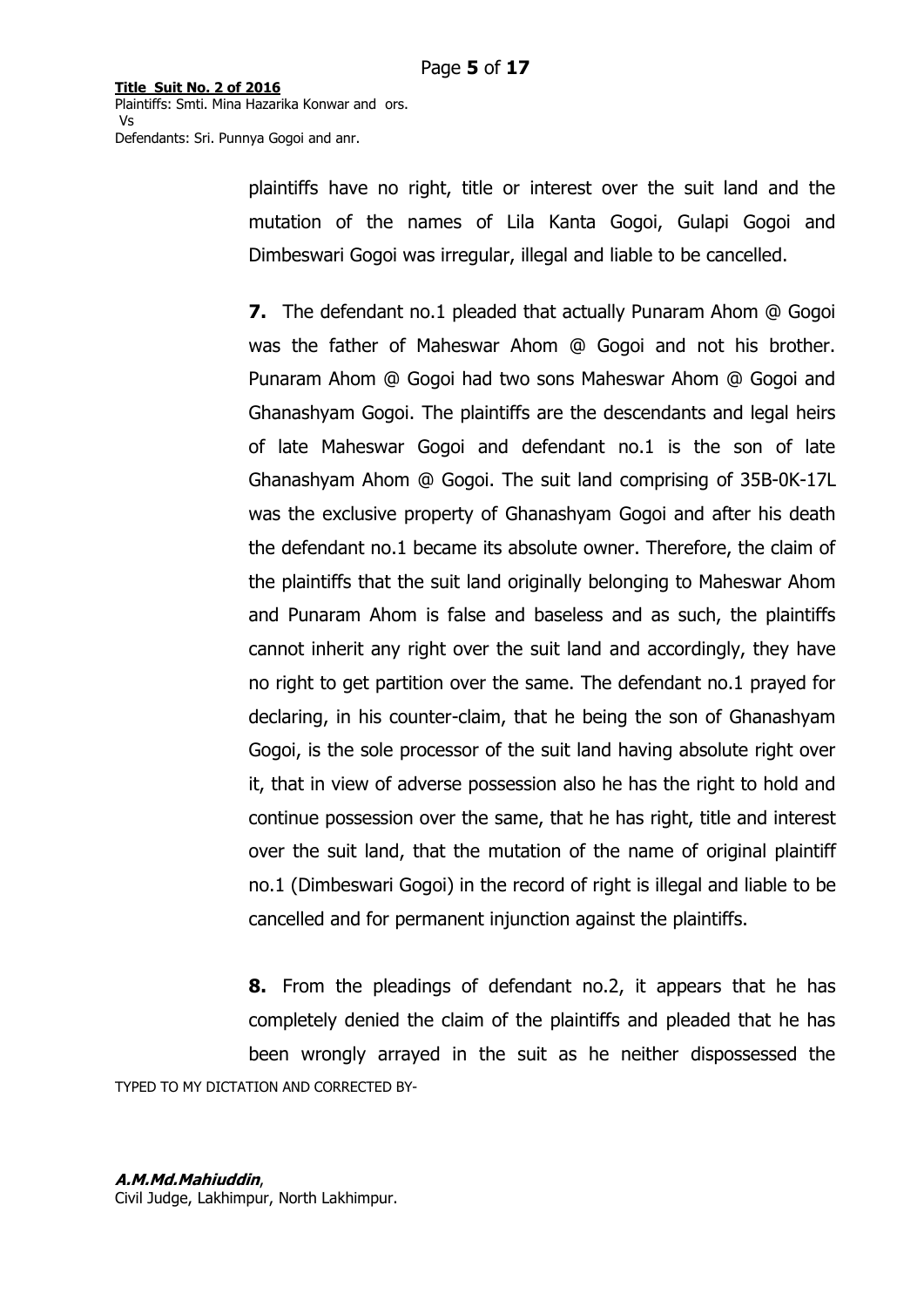> plaintiffs from the suit land nor has constructed any structure over it. Rather he has his permanent structure over land covered by Dag No. 482 of P.P No. 98 of Nakari Mouza. The defendant no.2 admitted that he has no right, title, interest or possession over land covered by Dag no. 480 and if his name was mutated in the said Dag, it was done irregularly.

> **9.** Upon perusal of record, it appears that two sets of issues were framed vide order dated 14.03.2017 and 10.11.2017. So, in order to avoid over lapping of issues and for the convenience of discussion and proper adjudication of the dispute, the following issues were re casted after going through the pleadings of the parties and hearing the learned counsels representing them.

### **Issues:-**

1. Whether there is any cause of action for the suit?

2. Whether late Dimbeswari Gogoi had any right over the suit land to get her share partitioned from the defendants?

3. Whether the plaintiffs are entitled to get the decree as prayed for?

4. Whether the defendant no.1 is entitled to get a decree in his counter-claim as prayed for?

5. To what other reliefs the parties are entitled?

TYPED TO MY DICTATION AND CORRECTED BY-

#### **A.M.Md.Mahiuddin**,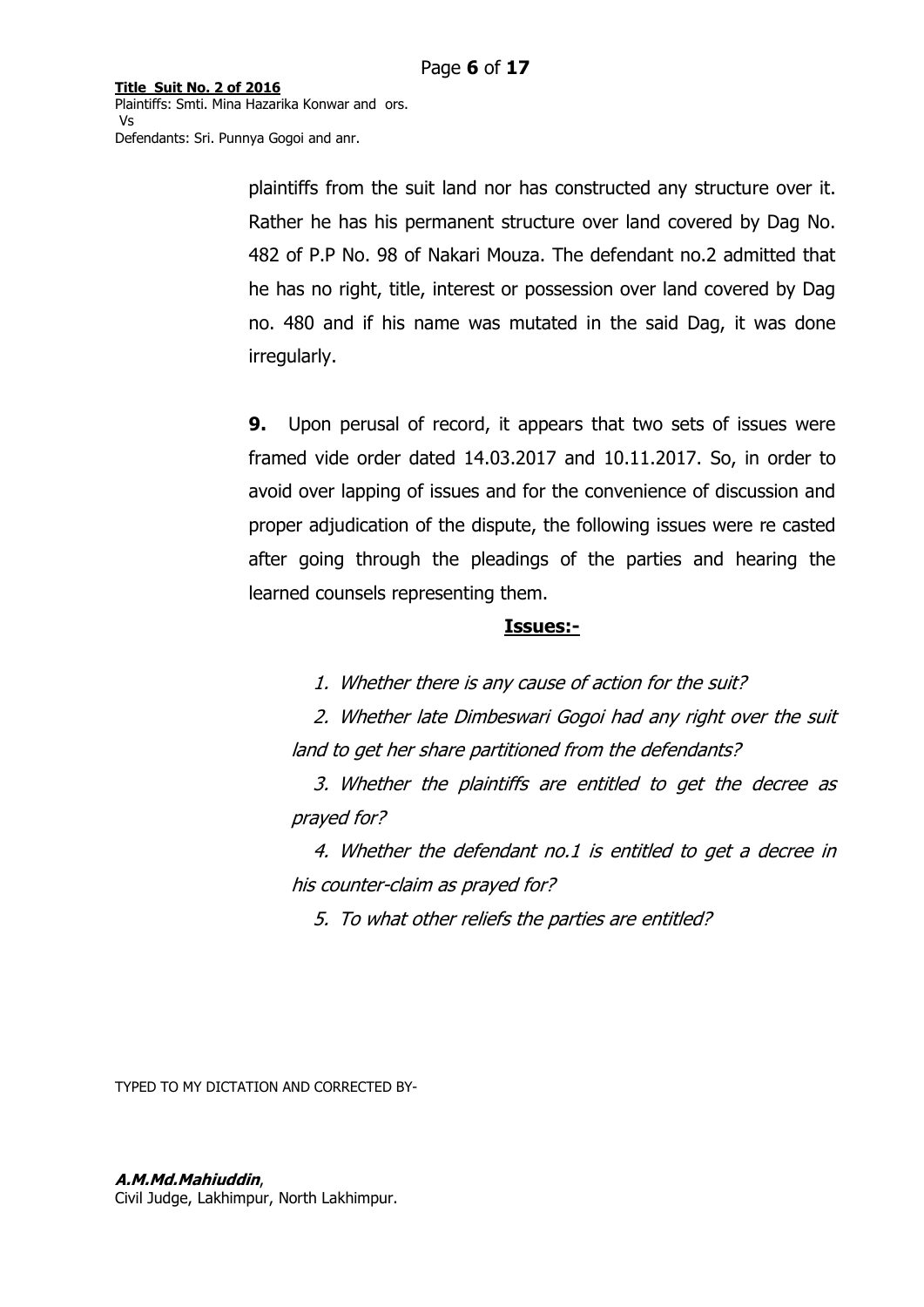## **PEREMPTORY HEARING**

**10.** At the time of peremptory hearing the plaintiff side adduced evidence of 3 (three) witnesses and exhibited couple of documents. On the other hand, the defendants adduced evidence of two witnesses and also exhibited certain documents.

**11.** After conclusion of evidence stage, I have heard Arguments of the learned counsels for both the parties and have gone through the record meticulously. It is to be mention here that at the time of Argument, the learned counsel for the plaintiffs has cited and relied on three judgments, as mentioned below, which would be discussed, if found relevant, in appropriate stage.

**(i) Shub Karan Bubna Vs Sita Saran Bubna and Ors**  reported in (2009) 9 SCC 689,

**(ii) M. Venkataramana Hebbar (dead) by LRS Vs M. Rajagopal Hebbar and Ors.** Reported in (2007) 6 SCC 401, **(iii) Hashyabala Ghosh and Ors Vs Ghanashyam Nunia**  reported in (2005) 1 GLR 366.

# **DICUSSION, DECISION AND REASONS THEREFOR:**

# **Issue No.2**

TYPED TO MY DICTATION AND CORRECTED BY-**12.** After going through the pleadings of the parties and hearing the submissions of both the parties, it is apparent that the present plaintiffs are claiming their joint right over the suit land and partition of the same in their favour through a derived right claimed by the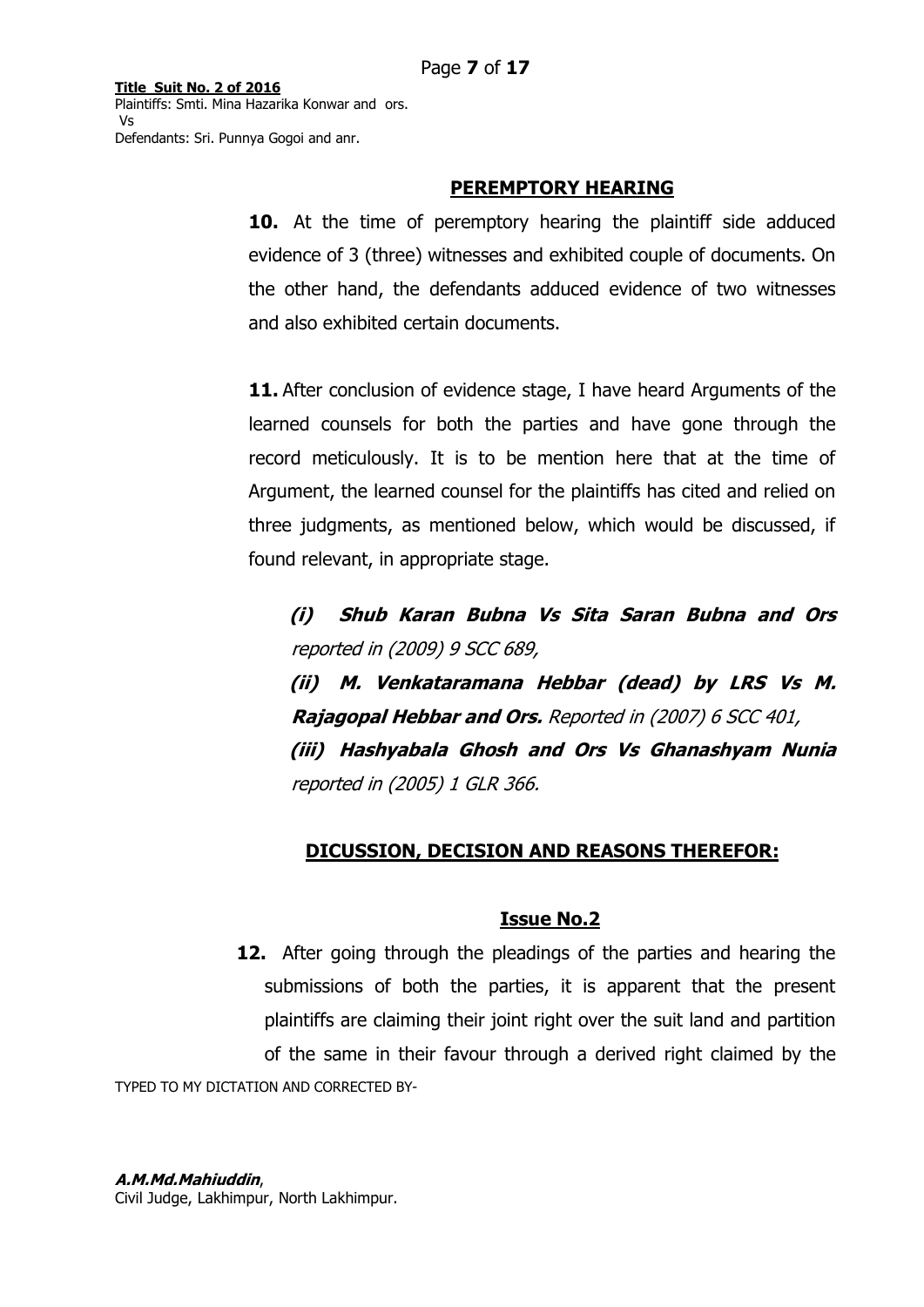> original plaintiff late Dimbeswari Gogoi. The original plaintiff of the suit late Dimbeswari Gogoi claimed the suit land to be a joint property of her father Maheswar Ahom and his brother Punaram Ahom. So, the entire suit is found to rest on the question whether suit land is a joint property of Maheswar Ahom and his brother Punaram Ahom and whether late Dimbeswari Gogoi had any joint right or share over the suit land to get it partitioned in her favour.

**13.** It is found from the record that, prior to adducing evidence Dimbeswari Gogoi expired and she could not put her statements directly before the court in the shape of evidence. However, her legal heirs i.e the present plaintiffs adduced evidence and deposed that the suit land belonged to Maheswar Ahom and Punaram Ahom jointly. On the death of Maheswar Ahom his only son Lila Kanta Gogoi inherited his share and on his death his share was inherited by his mother Gulapi Gogoi and his sister Dimbeswari Gogoi as Lila Kanta Gogoi died unmarried and intestate. Later on, when Gulapi Gogoi died, the whole share of late Maheswar Ahom was inherited by Dimbeswari Gogoi. The witnesses for the plaintiffs have corroborated the contentions. But, it would not be out of context to mention here that, in a Civil dispute, cases are established through documents and documentary evidence always gets preference and weightage over oral evidence. So, on being scrutinized it is found that the plaintiffs have exhibited only a certified copy of Jamabandi of the suit patta no.23 as Exhibit-2 and one land revenue payment certificate issued by the Mouzadar as Exhibit-3. Upon perusal of Exhibit-2, it appears that, the name of Lila Kanta Gogoi was there in the suit patta and on

TYPED TO MY DICTATION AND CORRECTED BY-

#### **A.M.Md.Mahiuddin**,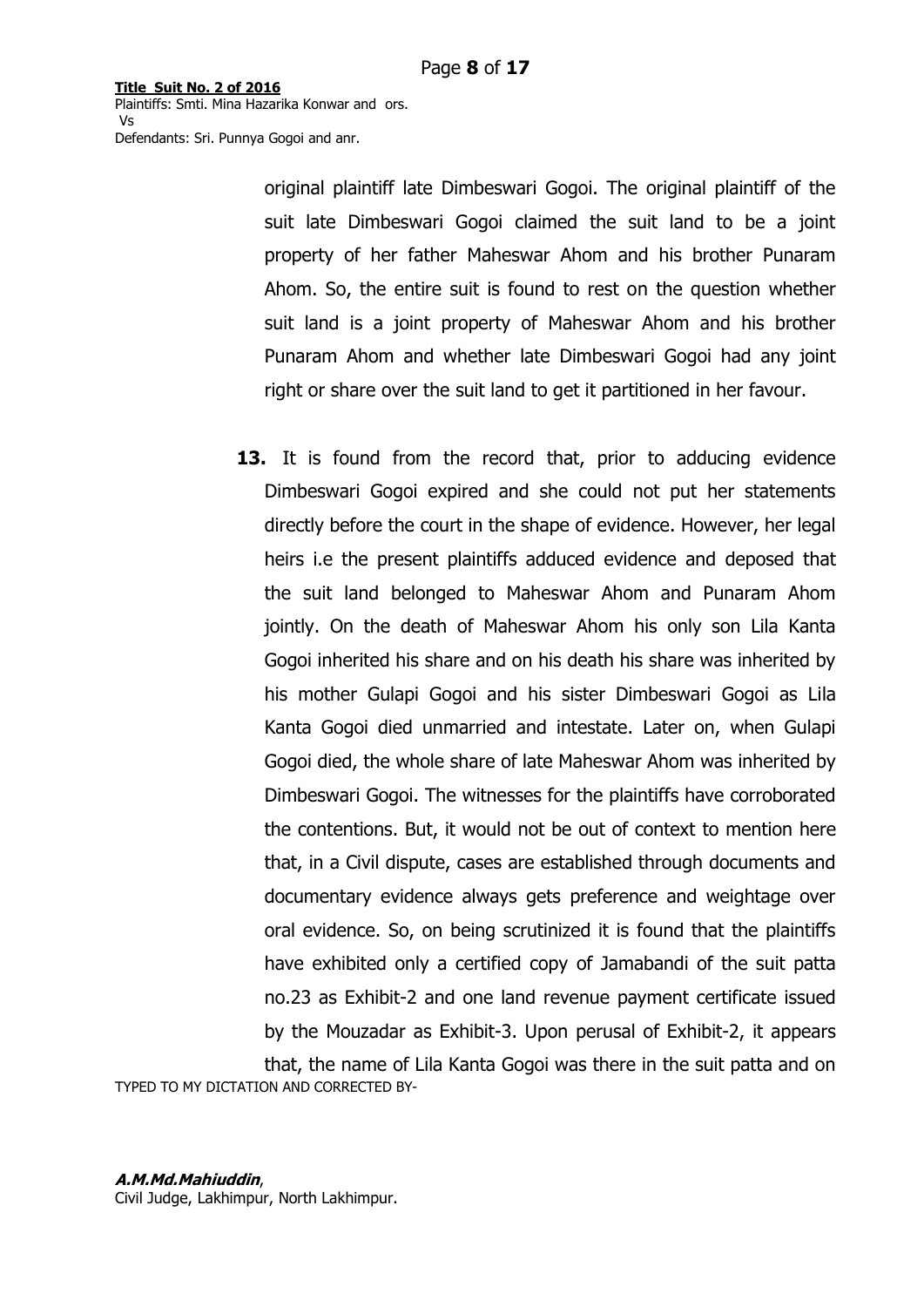> his death the name of his mother Gulapi Gogoi and sister Dimbeswari Gogi were mutated as per order dated 26.12.1982 of the Circle Officer. But from Exhibit-2, we would not be able to trace back the title of Maheswar Ahom. There is no mention in the Jamabandi as to how the name of Lila Kanta Gogoi got mutated in respect of the suit patta.

**14.** Moreover, it is settled law that, mutation entry in the record of rights does not confer any right or title except affording a presumption of possession. In this regard, I would like to refer the decisions of the Hon"ble Supreme Court given in the case of **[Sawarni v. Inder Kaur and Others](https://indiankanoon.org/doc/920180/)** reported in **AIR 1996 SC**  2823 wherein the Hon'ble Court held that, mutation entry neither creates nor extinguishes title or ownership. In **Narain Prasad Aggarwal (D) by LRs. v. State of M.P.** reported in **2007 (8) SCALE 250,** the Hon"ble Supreme Court opined in Para 22 that, "Record of right is not a document of title. Entries made therein in terms of Section 35 of the Indian Evidence Act although are admissible as a relevant piece of evidence and although the same may also carry a presumption of correctness, but it is beyond any doubt or dispute that such a presumption is rebuttable." Further, in the case of **Gurunath Manohar Pavaskar & Ors vs Nagesh Siddappa Navalgund & Ors** reported in **AIR 2008 SC 901,** the Hon'ble Supreme Court opined in Para 12 that, "a revenue record is not a document of title. It merely raises a presumption in regard to possession. Presumption of possession and/ or continuity thereof

TYPED TO MY DICTATION AND CORRECTED BY-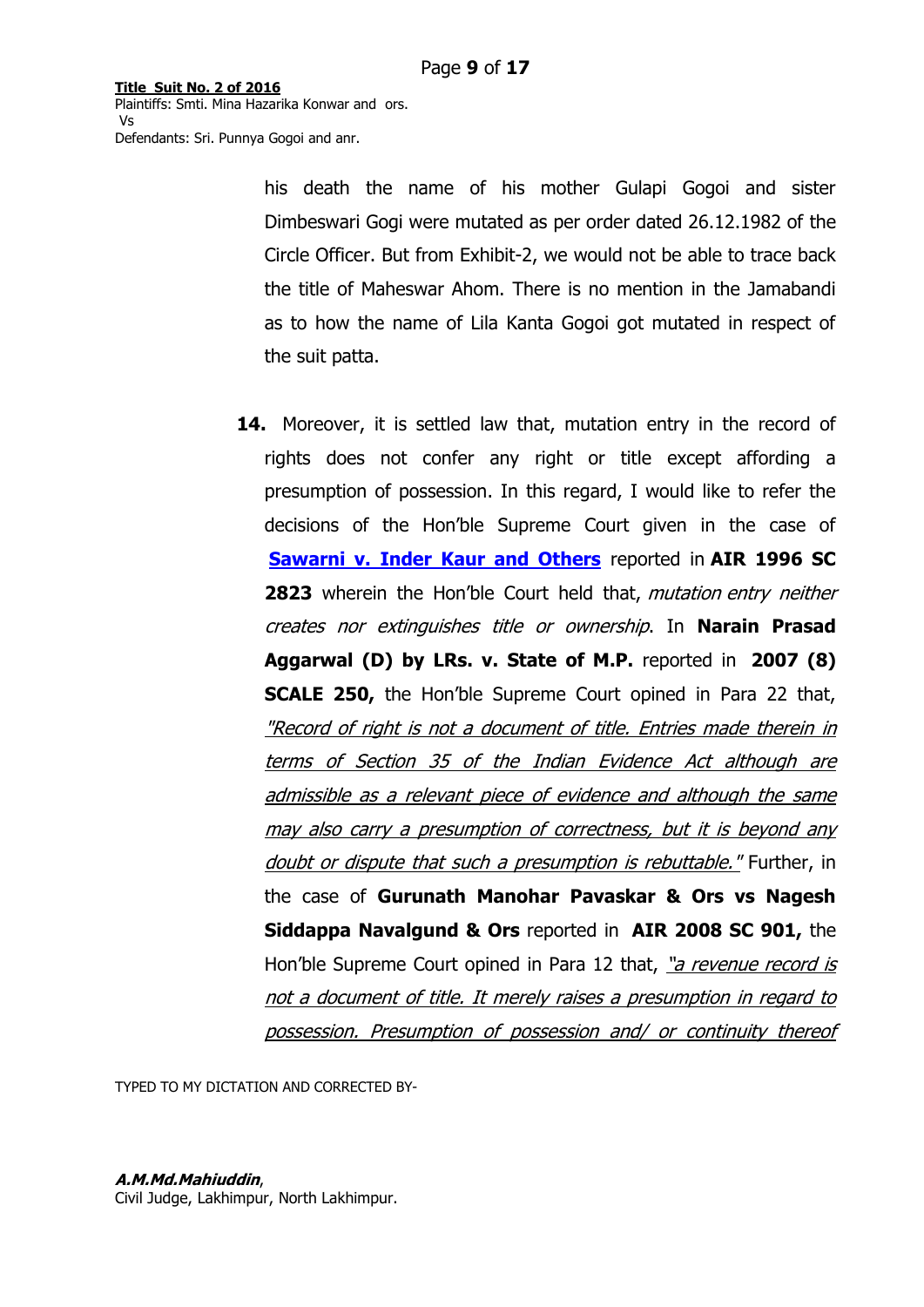> both forward and backward can also be raised under Section 110 of the Indian Evidence Act."

- **15.** Since in a suit of partition the court has to decide whether the claimant has a share in the suit property, the share must be established through title and not merely on the basis of possession over the suit property. This observation has also been taken by the Hon"ble Supreme Court in the case **Shub Karan Bubna Vs Sita Saran Bubna and Ors,** referred by the plaintiff side. Here in this case, it is found that though the plaintiff and her witnesses deposed that the plaintiffs were/are in joint possession of the suit property as co-owner but, they could not conclusively established through cogent evidence and proper document that, the suit property originally coowned by Maheswar Ahom, the predecessor in interest of late Dimbeswari Gogoi.
- TYPED TO MY DICTATION AND CORRECTED BY-**16.** On the other hand, the defendant no.1 denied the claim of the plaintiffs that Maheswar Ahom and Punaram Ahom were brothers. As per defendant no.1 Punaram Ahom was the father of both Maheswar Ahom and his father Ghanashyam Ahom and the suit land pertaining to Periodic Patta no. 23 was exclusive property of Ghanashyam Ahom. In support of his contentions, he has produced and exhibited one original Kheraji Patta issued by Settlement Officer, Lakhimpur in the year 1976 pertaining to the suit land measuring 35B-0K-17L comprising of Dag Nos. 149,361,440,479,480,486,509,511,563,569, 566 and 688 of P.P No. 23, as Exhibit- "ka" and from said exhibit it is crystal clear that the aforesaid land was settled in the name of

#### **A.M.Md.Mahiuddin**,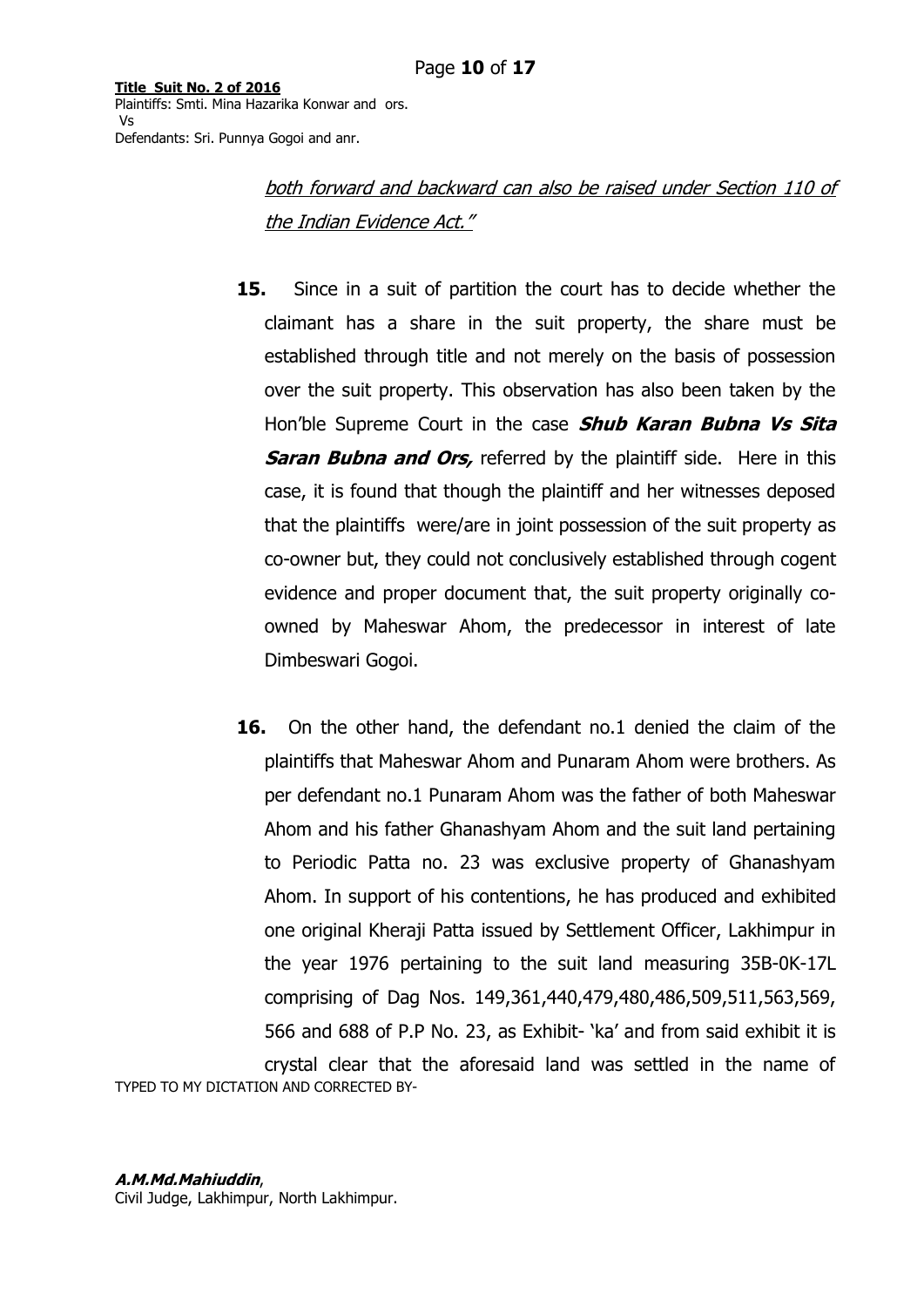> Ghanashyam Ahom, the father of the defendant no.1. there is no mention of the name of Maheswar Ahom in the original land document. Further PW-1/Plaintiff No-1 admitted in her crossexamination that, they did not object issuance of periodic patta in the name of Ghanashyam Gogoi.

**17.** The defendant no.1 further exhibited 20 nos of land revenue payment receipts from Exhibit-'kha' (1) to Exhibit- 'Kha' (20) and from all these exhibits, it appears that the defendant no.1 was in possession of the suit land and has been paying the land revenue of the same since 1983 till 2015. So, on the basis of pre ponderance of evidence, it would not be difficult for us to decide that late Dimbeswari Gogoi neither had any right nor she had inherited from her father Maheswar Ahom, in respect of the suit land, so as to get a partition of her share. **Accordingly, this issue is decided in negative against the plaintiffs.** 

# **Issue No. 1**

TYPED TO MY DICTATION AND CORRECTED BY-**18.** It is found from the pleadings of the plaintiffs that originally the suit was filed by plaintiff Dimbeswari Gogoi (now deceased) when in the year 2007 she came to know that the defendant no.2 started constructing a house in her share of the suit land. But from the pleadings of defendant no.2 and from the evidence on record, it is found that the house of the defendant no.2 was constructed over his own land covered by Dag no. 482 of P.P No. 98 of Nakari Mouza which is quite different from the suit land. Further, from the discussion and decision on issue no.2, it is apparent that late

#### **A.M.Md.Mahiuddin**,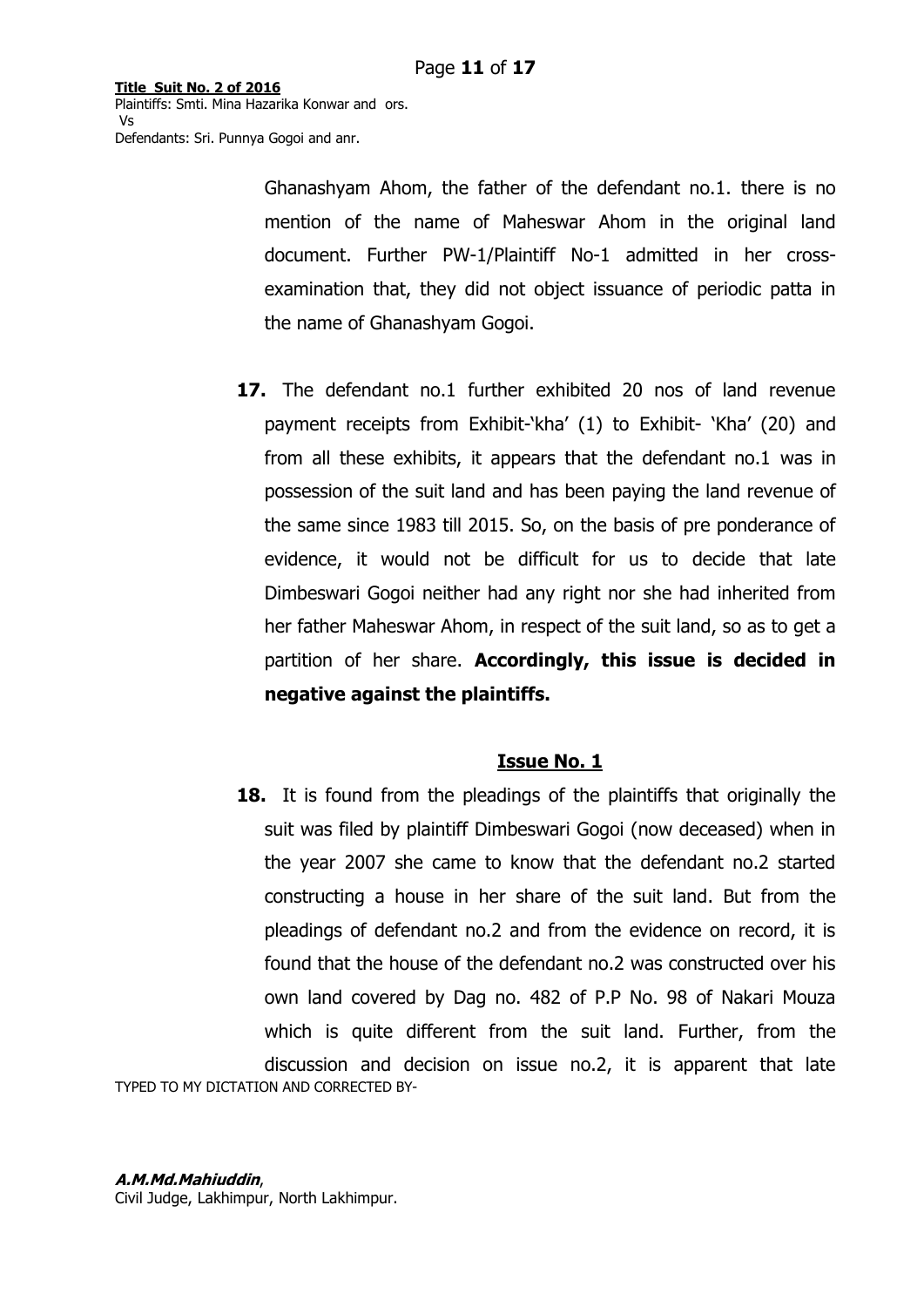> Dimbeswari Gogoi had no right over the suit land to seek a decree of partition of the same. So, I am of this reasonable opinion that the plaintiffs had no cause of action for instituting the suit against the defendants. **Accordingly, this issue is decided in negative against the plaintiffs.**

# **Issue no.3**

- **19.** It has already been mentioned that, the present plaintiffs are the legal heirs of late Dimbeswari Gogoi, the original plaintiff and they are praying for a decree of partition of the suit land on the basis of the alleged right derived from late Dimbeswari Gogoi. It is found from the pleadings of the plaintiffs that, they prayed for a preliminary decree for partition of the suit land between them and the defendant no.1. They also prayed for appointing a commissioner for doing the partition and for passing a final decree. The plaintiffs also prayed for eviction of defendant no.2 from the suit land and for cancellation of mutation in the name of the defendant no.2 and for restoration of khas possession to them.
- **20.** It has already been discussed and held that late Dimbeswari Gogoi neither had any direct right over the suit land nor she had derived the same from any of her predecessors including late Maheswar Ahom. So, as the right of late Dimbeswari Gogoi over the suit land could not be established by the plaintiffs, I find that they are not entitled to get the decree of partition of the suit land or any other relief as they claimed in the suit. **Accordingly, this is decided in**

**negative against the plaintiffs.** 

TYPED TO MY DICTATION AND CORRECTED BY-

#### **A.M.Md.Mahiuddin**,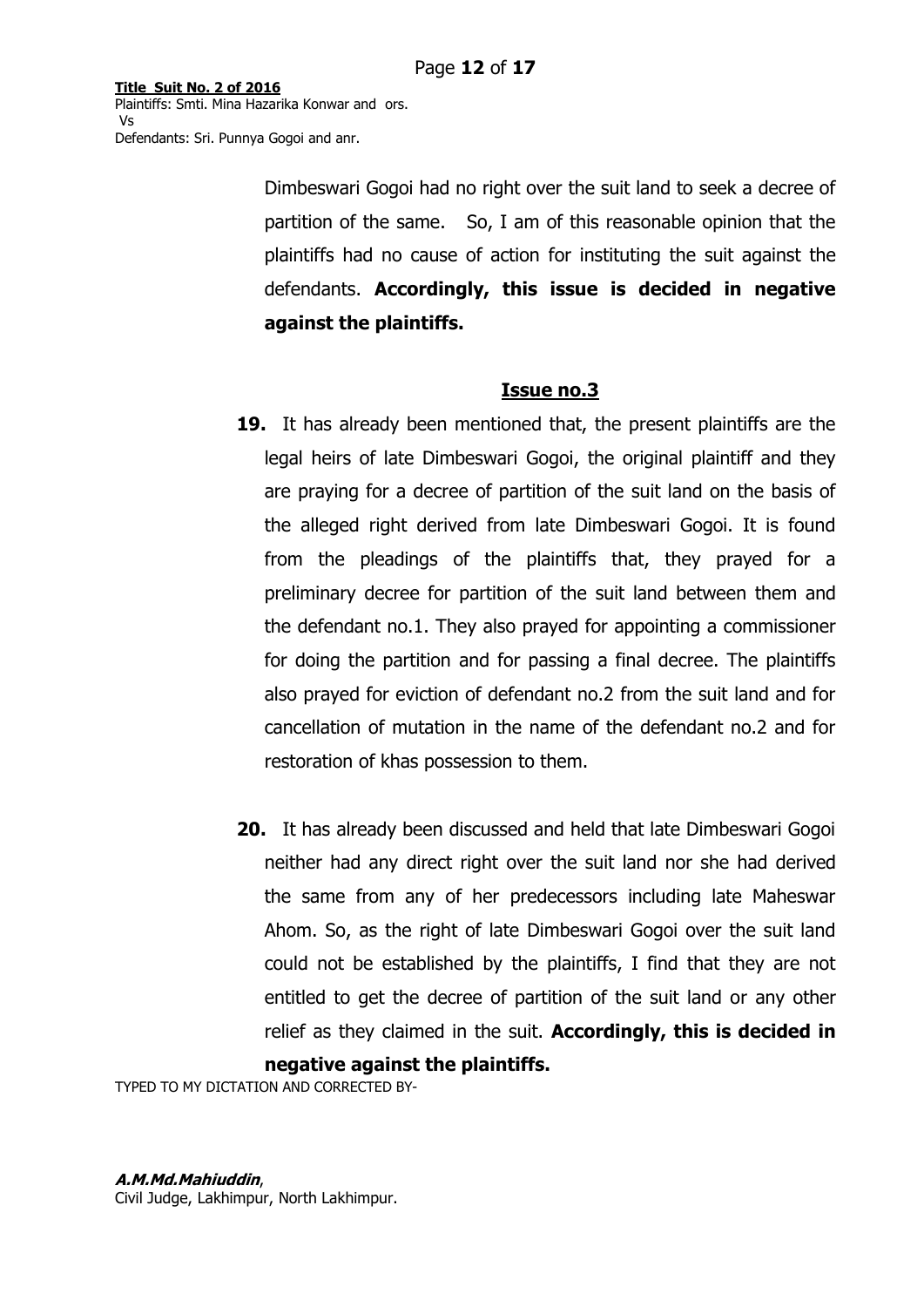### **Issue No. 4**

- **21.** It is found from the counter-claim of the defendant no.1 that, he prayed for a decree of declaration that he has the right to possess the suit land and in view of adverse possession also, he has the right to hold possession over the same. The defendant no.1 has also prayed for a decree declaring his right, title and interest over the suit land.
- **22.** As it has already been discussed and found that, the defendant no.1 has produced the original 'kheraji patta' (Ext.2) of the suit land in the name of his father Ghanashyam Gogoi, I find that it would be sufficient and conclusive evidence on the part of the defendant no.1 to held that he has right, title and interest over the suit land. The documents produced by the plaintiffs are found to be insufficient and weaker piece of evidence in comparison to Exhibit-2. So, I find that the defendant no.1 is entitled to get a decree of declaration that, he has right, title and interest over the suit land.
- TYPED TO MY DICTATION AND CORRECTED BY-**23.** Regarding rightful possession or adverse possession over the suit land, in what soever manner, the defendant no.1 is claiming his right, I find that the admission of plaintiff Mina Hazarika as PW.1 that the defendant no.1 has been in possession of the suit land since the time of his father Ghanashyam Ahom, has made the issue settled. Moreover, from Exhibit- Kha(1) to Exhibit- Kha(20) the land revenue payment receipts, it has again become crystal clear that the suit land has been in possession of the defendant no.1 since 1983

#### **A.M.Md.Mahiuddin**,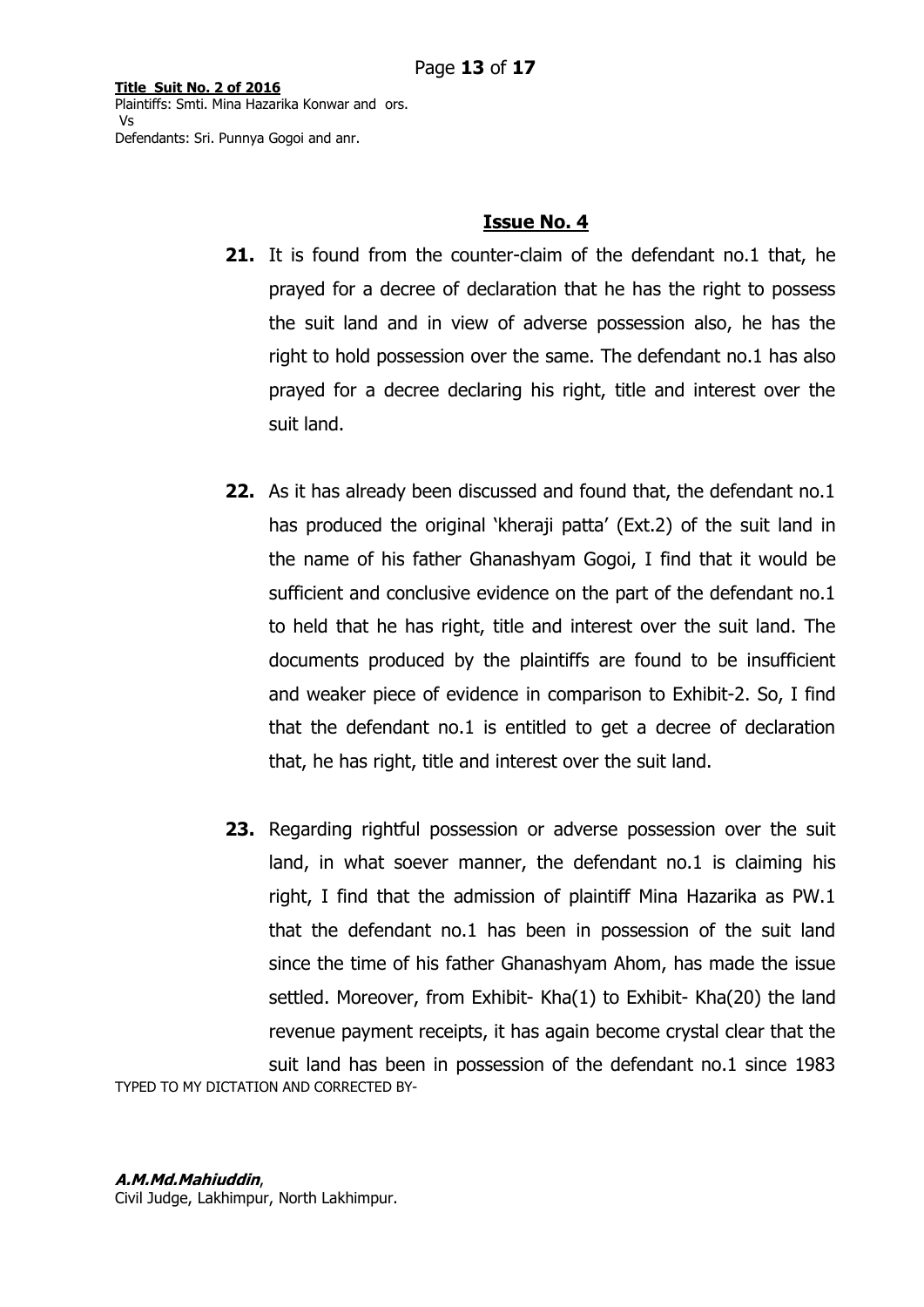> till 2015. So, from the admitted facts and evidence on record, I find that, the defendant no.1 is entitled to get a decree of declaration that he has rightful possession over the suit land and also has a right to continue the same.

- **24.** The counter-claim of the defendant no.1 further shows that he has prayed for a declaration that the mutation of the name of original plaintiff no.1 in the record of rights in respect of the suit land is illegal and the plaintiffs are not entitled to get a decree of partition. At the cost of repetition, I would like to reiterate that late Maheswar Ahom had no right, in what soever manner, over the suit land and as such, his legal heirs, either his son Lila Kanta Gogoi or his wife Gulapi Gogoi or his daughter Dimbeswari Gogoi cannot legally inherit any right over the suit land from him. As such, any kind of mutation of the name of aforesaid persons over the suit land, would be illegal and correction of the Jamabandi to that effect, would be an irregularity. All such corrections in the record of right in the name of aforesaid persons would be liable to be cancelled and the defendant no.1 would be at liberty to take appropriate steps before Land Revenue Authority for cancellation of aforesaid mutations.
- **25.** The defendant no.1 has also prayed for a permanent injunction against the plaintiffs, their men and agents so that they cannot disturb his possession over the suit land and in view of the fact that, the defendant no.1 has able to prove his right, title, interest and possession over the suit land, I find that he is also entitled to get the decree of permanent injunction to that effect. **In view of aforesaid**

TYPED TO MY DICTATION AND CORRECTED BY-

#### **A.M.Md.Mahiuddin**,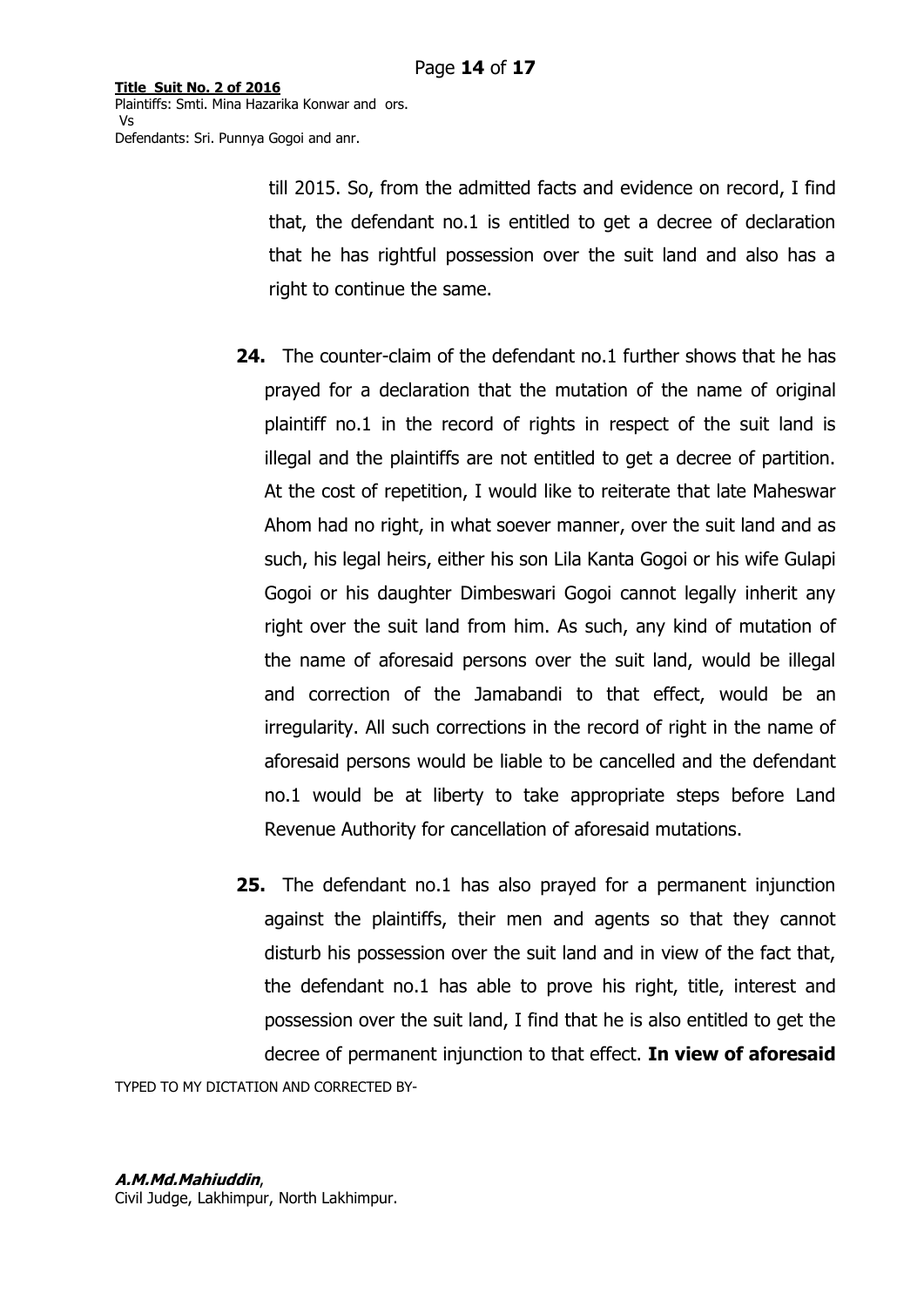> **discussions and findings, this issue is decided in affirmative in favour of the defendant no.1.**

# **Issue No. 5**

**26.** In view of the discussions and decisions in Issue no.3 and 4, I find that the plaintiffs are not entitled to get any relief either in equity or in law. On the other hand, I find that the defendant no.1 is entitled to get a decree as he prayed for in his counter-claim. **Accordingly, this issue is decided in favour of the defendant no.1.** 

# **ORDER**

**27.** In the light of the discussions and decisions made in the foregoing issues, I find that the plaintiffs have failed to prove their cases and accordingly, they are not entitled to get any relief. On the other hand, I find that the defendant no.1 has able to prove his right, title, interest and possession over the suit land and as such, he is entitled to get the decree as he prayed for in his counter-claim. Accordingly, it is declared that the defendant no.1 has right, title, interest and possession over the suit land, the mutation of the names of Lila Kanta Gogoi, Gulapi Gogoi and Dimbeswari Gogoi in the suit patta is illegal and liable to be cancelled. It is further ordered that, the plaintiffs, their men and agents are hereby restrained permanently from entering into the suit land with an intention to dispossess or disturb the defendant no.1.

TYPED TO MY DICTATION AND CORRECTED BY-

# **A.M.Md.Mahiuddin**,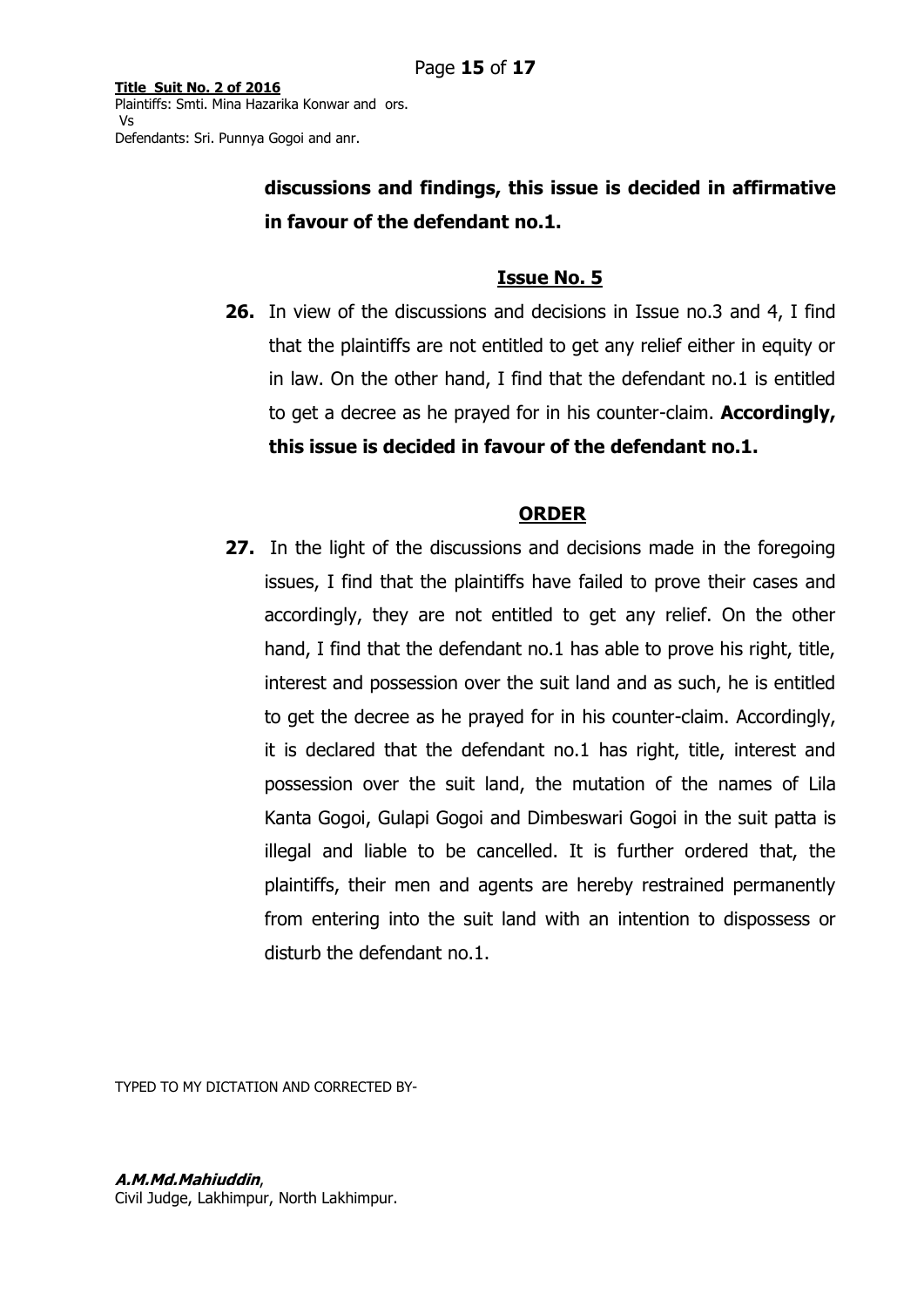- **28.** In view of aforesaid directions, the suit of the plaintiffs is dismissed and the counter-claim of the defendant no.1 is decreed, on contest with cost.
- **29.** The operative part of the Judgment is pronounced in the open court.
- **30.** Prepare decree accordingly.
- **31.** This judgment is pronounced in the open Court, which is given under my hand and seal of the Court, on this **09th March, 2022.**

**(A.M.Md. Mahiuddin.) Civil Judge, Lakhimpur, North Lakhimpur.**

TYPED TO MY DICTATION AND CORRECTED BY-